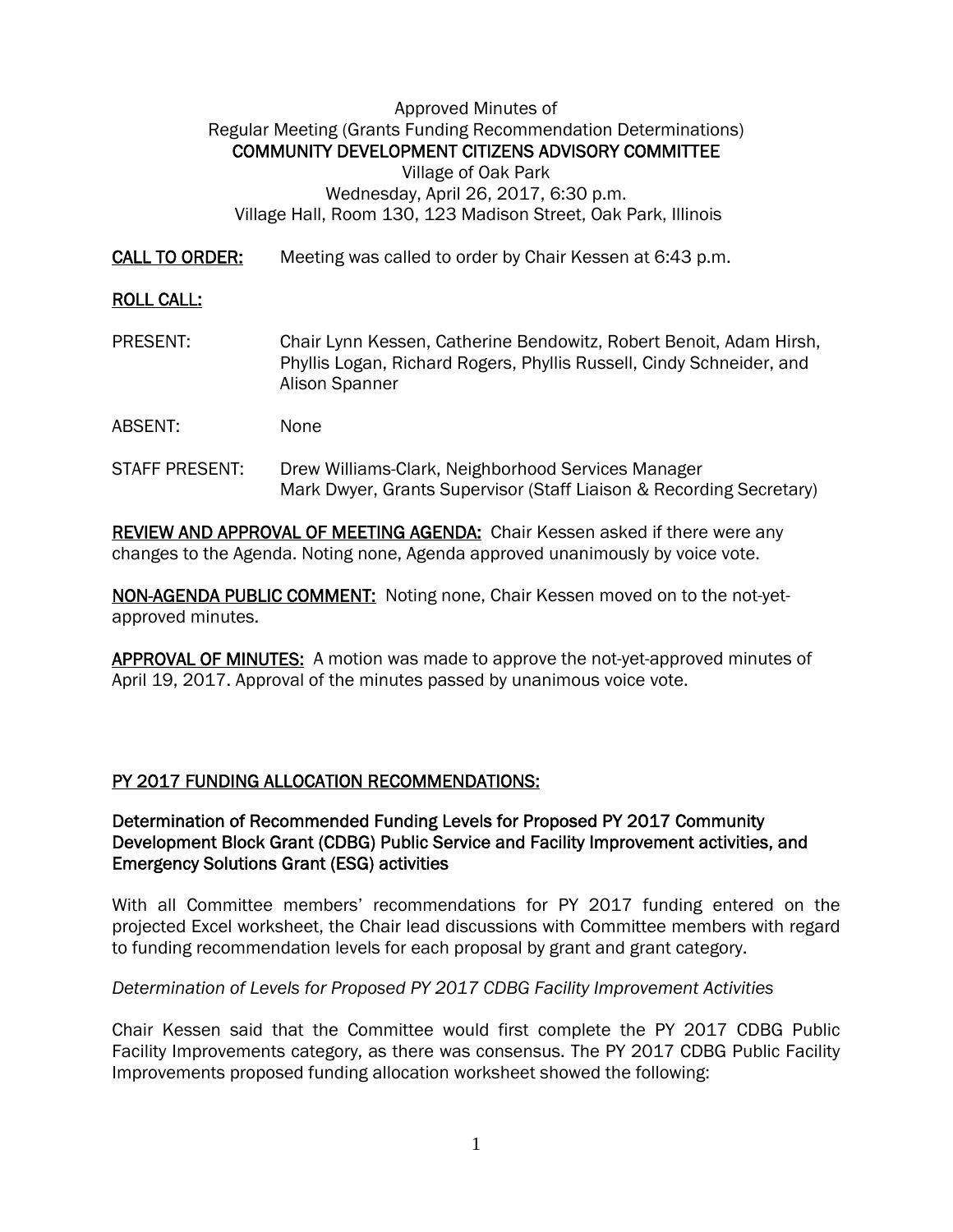| PY 2017 CDBG Public Facility |                    |
|------------------------------|--------------------|
| <b>Improvements</b>          | <b>RECOMMENDED</b> |
| <b>AGENCY</b>                | <b>AWARD</b>       |
| <b>UCP-Seguin</b>            | \$20,000           |
| Way Back Inn                 | \$0                |
| TOTAL                        | \$20,000           |

A motion was made and seconded to approve the funding recommendations for PY 2017 CDBG Public Facility Improvements as listed on the projected screen (as stated in the table above). The motion passed by unanimous voice vote.

## *Determination of Levels for Proposed PY 2017 ESG Activities*

Chair Kessen said that the Committee would next discuss funding recommendations for PY 2017 ESG applicants. After much discussion, ESG recommendations were projected on the worksheet. The PY 2017 ESG proposed funding allocation worksheet showed the following:

| <b>PY 2017 ESG</b>                   | <b>RECOMMENDED</b> |
|--------------------------------------|--------------------|
| <b>AGENCY</b>                        | <b>AWARD</b>       |
| Alliance to End Homelessness, HMIS   | \$10,000           |
| Housing Forward, Emergency Shelter   | \$24,000           |
| Housing Forward, Homeless Prevention | \$31,000           |
| Housing Forward, Rapid Re-Housing    | \$41,500           |
| Housing Forward, Street Outreach     | \$18,375           |
| TOTAL                                | \$124,875          |

A motion was made and seconded to approve the funding recommendations for PY 2017 ESG proposals as listed on the projected screen (as stated in the table above). The motion passed by voice vote, with eight members for and one against.

### *Determination of Levels for Proposed PY 2017 Public Service CDBG Activities*

Chair Kessen said that the Committee would next discuss funding recommendations to the Village Board for PY 2017 CDBG Public Service applicants, with an amount of \$215,000 available for all proposals in this category. After intensive and lengthy discussions about the funding allocation level for each applicant, recommendations were projected on the worksheet, which showed that all proposed activities received funding. The PY 2017 CDBG Public Service allocation worksheet showed the following: